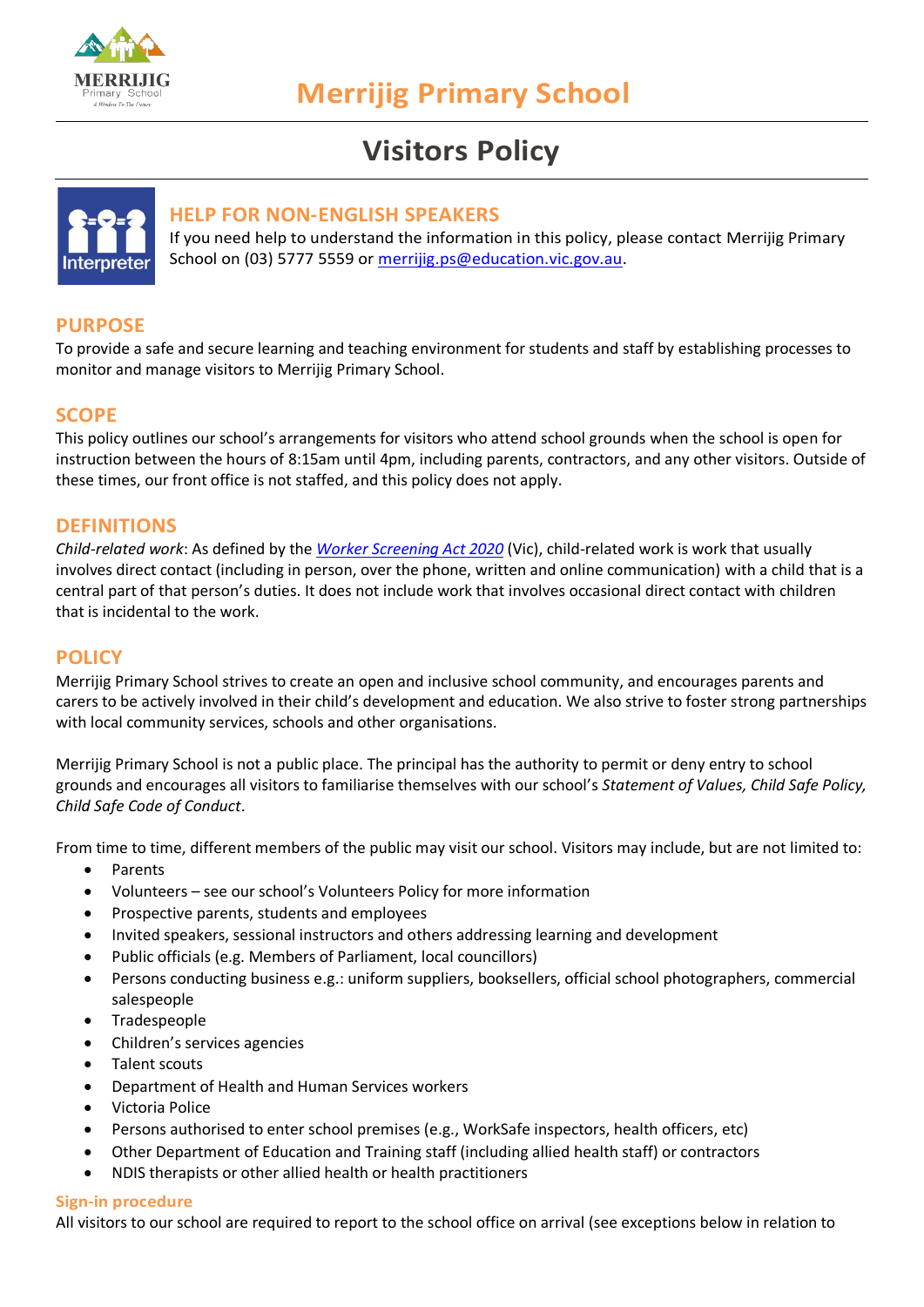parents/carers). Visitors must log in via paper identification and also sign out via the same process.

- Record their name, signature, date and time of visit and purpose of visit in the Main Building foyer register
- Provide proof of identification to office staff upon request
- Produce their valid Working with Children Check where required by this policy (see below)
- Wear a visitor's tag at all times
- Follow instruction from school staff and abide by all relevant policies relating to appropriate conduct on school grounds including Child Safety Code of Conduct, Sexual Harassment Policy, Workplace Bullying Policy, Respect for School Staff, and Statement of Values.
- Return to the office upon departure, sign out and return visitor's tag

Merrijig Primary School will ensure that our school's Child Safety Code of Conduct are available and visible to visitors when they sign in.

## **COVID-19 vaccination information**

Under the directions issued by the Victorian government, visitors attending school to work are required to be vaccinated or provide evidence that they are medically excepted. Our school is required to collect, record and hold vaccination information from relevant visitors to ensure they meet these requirements.

Department policy also requires us to ensure parents and carers and other adult visitors are vaccinated or medically excepted before entering school buildings and when attending outdoor gatherings and events.

For further information on this process, refer to our school's COVID-19 Mandatory Vaccination – Information Collection and Storage Procedures.

For Department policy on COVID-19 mandatory vaccinations for visitors, including advice on the type of information that schools are required to collect, record and hold, refer to:

• COVID-19 Vaccinations – [Visitors and Volunteers on School Sites](https://www2.education.vic.gov.au/pal/covid-19-vaccinations-visitors-volunteers/policy)

## **Working with Children Clearance**

For Working with Children (WWC) Check and other suitability check requirements relating to parents/carers and other volunteers working with students please see our Volunteers Policy.

All visitors who are engaged in **child-related work** (see definition above) must have a valid WWC Clearance.

It is **at the discretion of the principal** as to whether to require a WWCC for those not engaged in child-related work, noting that the Department *recommends* that visitors have a WWCC if they will be *regularly present at the school and/or children can reasonably be expected to be present.*

In some circumstances, visitors to our school who are **not** engaged in child-related work will also be required to produce a valid WWC clearance depending on the particular circumstances of their visit. For example, we will require a valid WWC clearance for:

- **visitors who will be working regularly with children** during the time they are visiting, even though direct contact with children is not a central part of their normal duties
- **visitors (e.g. contractors)**, who will regularly be performing work at the school and in circumstances where they will be performing their work in an area where they will be unsupervised and around children.

Further background checks, including references, may also be requested at the discretion of the principal.

Visitors who will be working in areas away from students (e.g. a visiting auditor who will be located in the front office with administration staff) or who will be supervised and accompanied by a staff member during their visit (e.g. a Member of Parliament, a journalist, a prospective parent on a school tour) will not be required to have a WWC clearance.

Sworn Victoria Police officers or sworn Australian Federal Police officers are exempt from requiring a WWC clearance, but may be asked to verify that they are sworn officers by providing proof of identification.

#### **Invited speakers and presenters**

On occasion, Merrijig Primary School may invite external speakers or providers to deliver incursions, presentations,